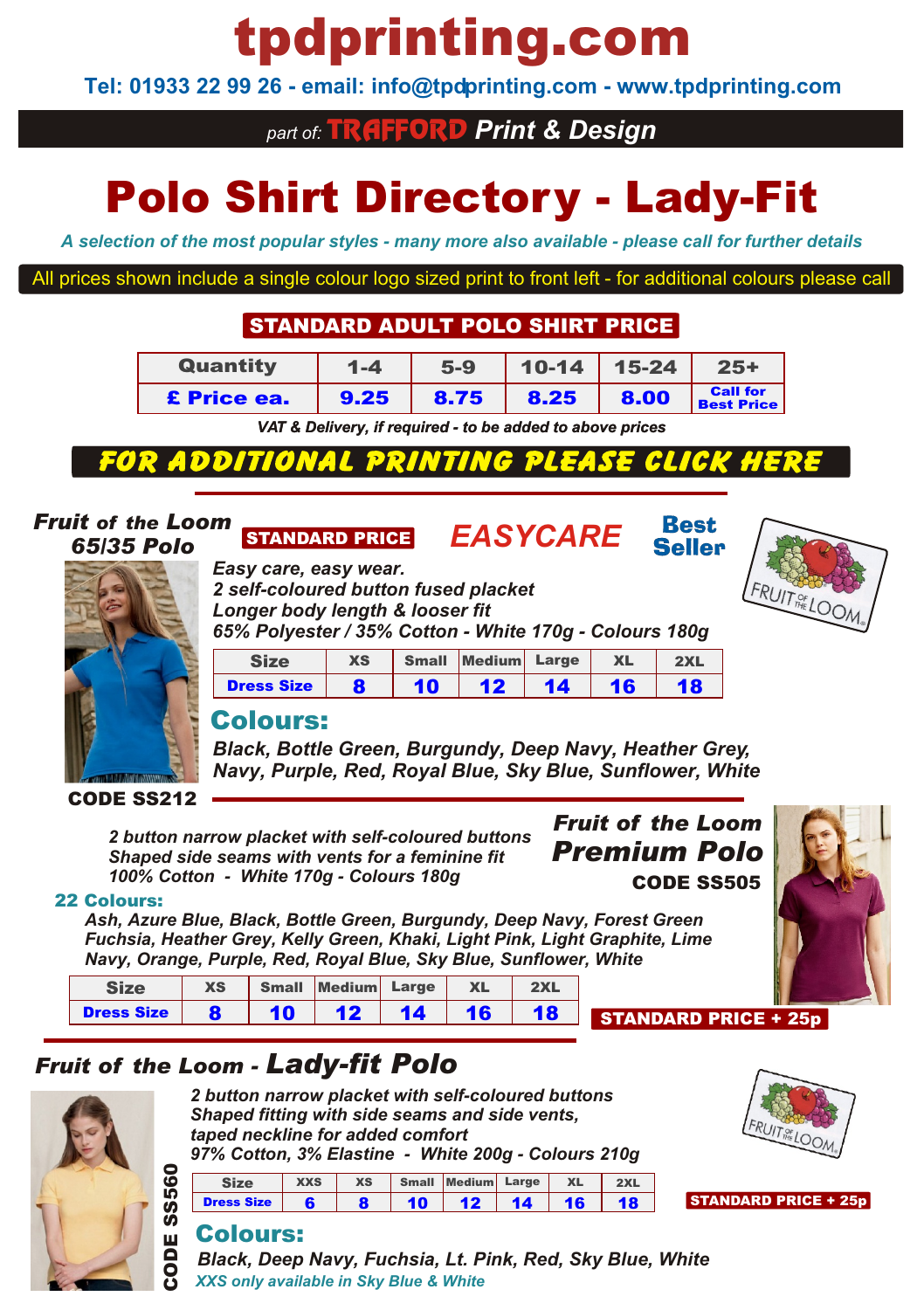## *Gildan Women's Premium Cotton Double Pique Sport Shirt*



100% combed ringspun cotton (Sport Grey + 10% poloyester) **CODE GD043** *Double Pique - Side Vents - Semi Fitted - White 211g - Colours 220g*

| <b>Size</b>       | Small Medium Large | XL | 2XL                    |
|-------------------|--------------------|----|------------------------|
| <b>Dress Size</b> | 10 <sup>1</sup>    |    | $ 12/14 $ 16 $ 18/20 $ |

### Colours:

*Black, Daisy, Dark Heather, Heliconia, Irish Green, Kiwi, Lt. Blue, Light Pink, Maroon, Navy, Purple, Red Royal Blue, Sport Grey, Sapphire, White*



CODE

GD018

## *Gildan Women's Softstyle Double Pique Polo*

*Semi-fitted - 4 buttons long placket- 100% ringspun cotton - 177g*

## Colours:

*Black, Charcoal, Forest Green, Heliconia, Navy, Red, Sport Grey, Royal, Sapphire, White*

## Please also refer to:

**STANDARD PRICE** 

Size Small Medium Large XL 2XL Chest (inches) 6/8 8/10 12 14 16

Alternative and Sport/Performance Polo Shirt directories

## Russell Women's Classic Cotton Polo

*2 button placket with matching colour buttons Feminine fit - Side vents 100% Ringspun Cotton Pique - White 195g - Colours 200g*

| Size              | <b>XS</b> |    | Small Medium Large |    | <b>XL</b> | 2XL |
|-------------------|-----------|----|--------------------|----|-----------|-----|
| <b>Dress Size</b> |           | 10 |                    | 14 |           |     |

## Colours:

*Apple, Black, Bottle Green, Bright Royal, Candy Pink, Classic Red, French Navy, Fuchsia, Light Oxford, Lime, Orange, Purple, Sky, Turquoise, White, Yellow*

## Russell Women's Ultimate Classic Cotton Polo

*100% Pre-shrunk Combed Cotton White 210g - Colours 215g*

| Size              | <b>XS</b> | Small Medium Large |    | <b>XL</b> | 2XL |
|-------------------|-----------|--------------------|----|-----------|-----|
| <b>Dress Size</b> |           | 12                 | 14 | 16        | 18  |

## Colours:

*Azure, Black, Burgundy, Bright Royal, Cactus, Classic Red, French Navy, Sky, Titanium, White*

> STANDARD PRICE + £2.75

Also available

CODE J569F

in Men's CODE J577M

CODE J577F

STANDARD PRICE + £1.25

Save £1.50 per shirt!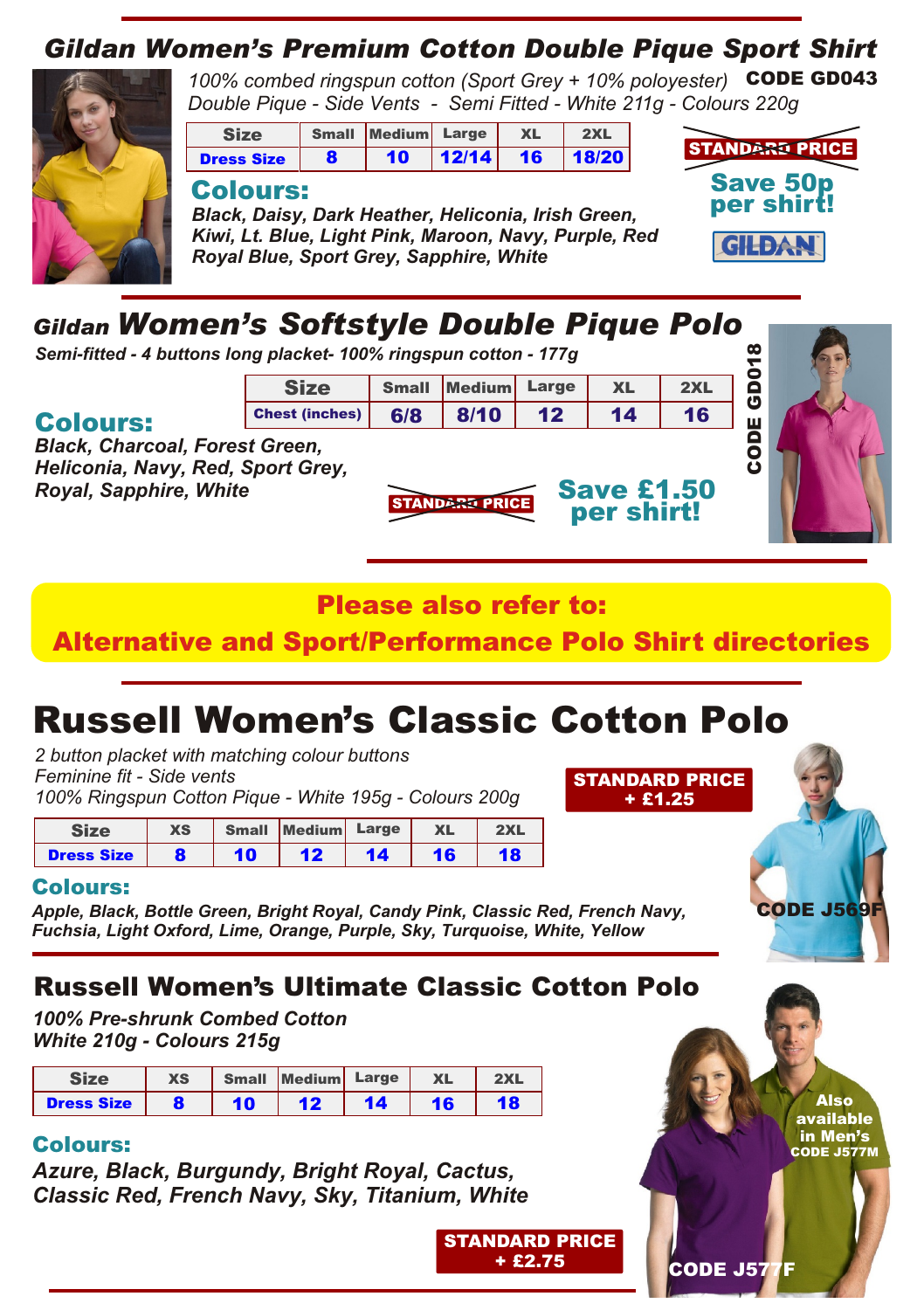## Russell Women's Classic Poly/Cotton Polo

*65% Polyester, 35% Ringspun Cotton Pique White 210g - Colours 215g*

### Colours:

Also available in Mens CODE J539M *Black, French Navy, Bottle Green, Lime, Bright Royal, Sky, Convoy Grey, Light Oxford, White, Bright Red, Classic Red*

*Sizes 3XL - 4XL limited colours - please call for details*

**XS - 3XL**

STANDARD PRICE + £1.75 *4XL + £2.00*

|                   |                                      |                 | XS Small Medium Large XL |                 |    | $2XL$          | 3XL       |  |
|-------------------|--------------------------------------|-----------------|--------------------------|-----------------|----|----------------|-----------|--|
| <b>Dress Size</b> | $\overline{\mathbf{R}}$ $\mathbf{I}$ | 10 <sup>1</sup> | 12 <sub>2</sub>          | 14 <sup>1</sup> | 16 | $.18$   $\sim$ | <b>20</b> |  |

## STANDARD ADULT POLO SHIRT PRICE

| <b>Quantity</b> | $1 - 4$ | $5-9$ |      | $10-14$   15-24 | $25+$                                |
|-----------------|---------|-------|------|-----------------|--------------------------------------|
| £ Price ea.     | 9.25    | 8.75  | 8.25 | 8.00            | <b>Call for</b><br><b>Best Price</b> |

*VAT & Delivery, if required - to be added to above prices*

## **EOR ADDITIO**

### **Code HB401**

CODE J539F

Sizes up to 4XL



**Henbury Women's 65/35 Polo**<br>**Stand up collar for increased shape retention**<br>**Sizes** Unital Standard Sizes *Stand up collar for increased shape retention Shaped side seems at waist 3 button placket with self-coloured buttons 65% Polyester, 35% Cotton- Weight 200g*



|                   | <b>XS</b> | <b>Small</b> | Medium      | Large | <b>XL</b> | 2XL | 3XL |
|-------------------|-----------|--------------|-------------|-------|-----------|-----|-----|
| <b>Dress Size</b> |           | 10           | $\sqrt{12}$ | 14    | 16        | 18  |     |

### Colours:

*Black, Bottle Green, Fuchsia, Heather Grey, Jade, Lavender Lemon, Magenta, Mid Blue, Navy, Pink, Purple, Red, Royal Sapphire, Sky, Turquoise, Vintage Red, White 2XL + £1.25 - 3XL + £1.50* STANDARD PRICE + 75p

## *Henbury Women's Classic Cotton Pique Polo*

*Classic 3 button placket with plain pearlised buttons Stand up collar for increased shape retention Shaped side seams - side vents 100% Ringspun Combed Cotton - Weight 225g*

| <b>Size</b>       |    | Small Medium Large |    | <b>XL</b> | 2XL |
|-------------------|----|--------------------|----|-----------|-----|
| <b>Dress Size</b> | 10 | 12                 | 14 | 16        |     |

Colours

**Black, Classic Red, Fuchsia, Heather Grey, Lilac Navy, Pink, Purple, Royal, Turquoise, White**

*2XL + £1.50* STANDARD PRICE + £1.00



**Code HB121**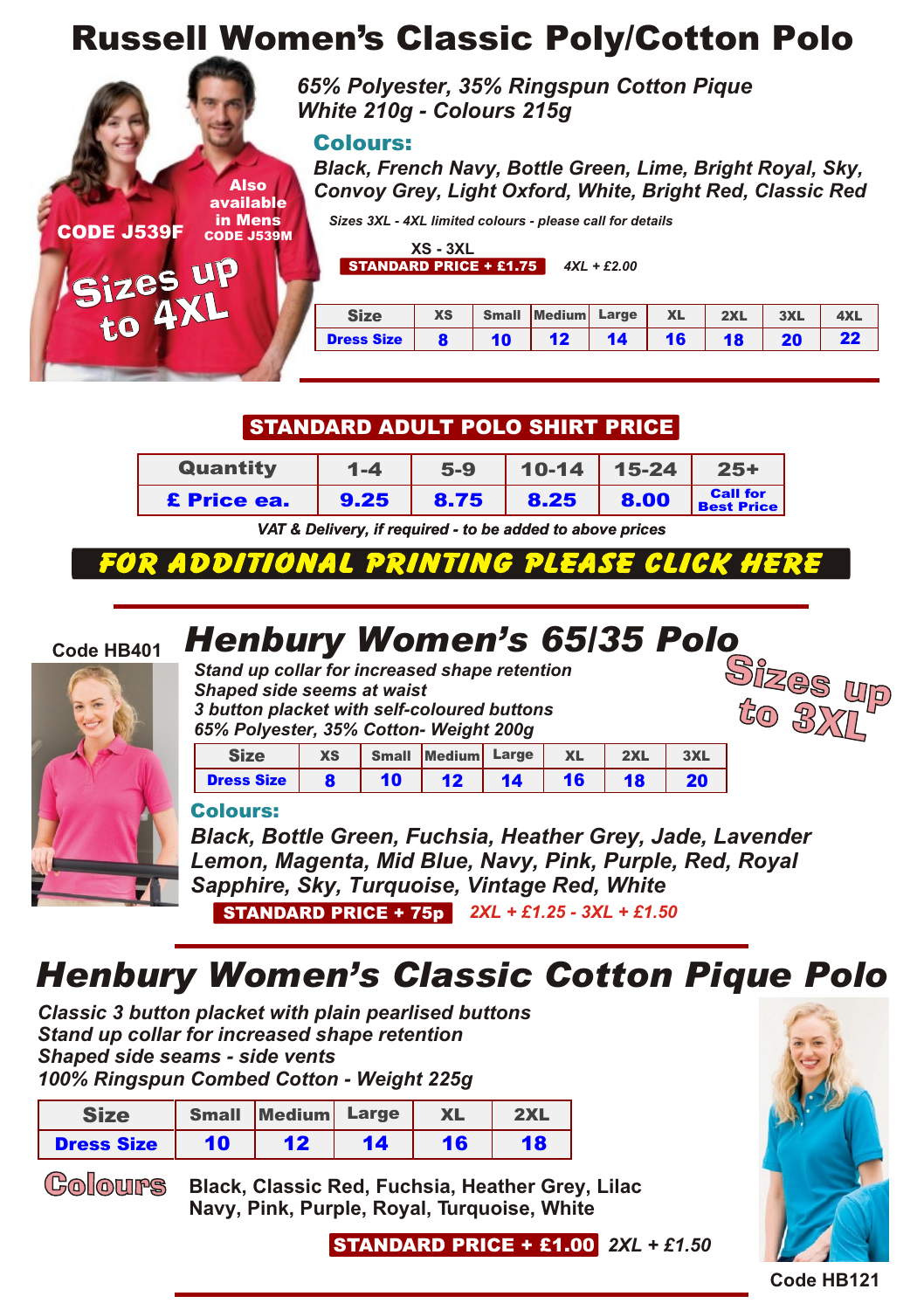## *Henbury Women's Micro-Fine Pique Polo*



*Modern fit - fitted sleeve & cuff Lightweight micro fine pique - Weight 180g - 100% Cotton*





**Code HB102**

# *Kustom Kit Klassic Polo*

*Half moon yoke & Side vents - Comfort finish cuff seams* **Code KK703** *65% Polyester / 35% Cotton - Weight 185g*

## Colours:

*Apple Green, Black, Citrus, Dark Purple Graphite, Lt. Blue, Lime, Magenta, Mid Blue Mint Green, Navy, Pink, Purple, Raspberry Red, Royal, Turquoise, White*

STANDARD PRICE

Size 6 -18 STANDARD PRICE + £1.25 20 -22 + £2.25



## *AA - Elegant Ladies Polo*

**Black, Classic Red, Fuchsia, Navy, White**



*Quality & Value - Flattering shape - 2 self coloured buttons Yoke Back Neck - 50% Ringspun Cotton/50% Polyester - Weight 230g*

### Colours:

**Black, Bottle Green, Light Blue, Light Pink, Navy, Red, Royal Blue, Sport Grey, Sunflower, White**

**Code AA13**



**Code BA306F**

*Sizes: XSmall - 4XL*



| <b>Size</b>   | XSmall Small Medium Large XL 2XL 3XL 4XL |  |  |  |  |
|---------------|------------------------------------------|--|--|--|--|
| <b>To Fit</b> |                                          |  |  |  |  |

## *B&C Collection - ID.001 Polo*

*100% Pre-shrunk, ringspun cotton - weight 180g*

| C <sub>1</sub>    | <b>XS</b> | <b>Small</b> | <b>Medium</b> | Large | <b>XL</b> | 2XL | 3XL |
|-------------------|-----------|--------------|---------------|-------|-----------|-----|-----|
| <b>Dress Size</b> | o         | 10           | 12            | 14    | 16        | 18  | 20  |

### Colours:

**Anthracite, Atoll, Black, Bottle Green, Brown, Chilli Gold, Fuchsia Heather Grey, Kelly Green, Light Blue, Navy, Orange, Pixel Coral Purple, Real Green, Red, Royal Blue, Sand, White, Wine**

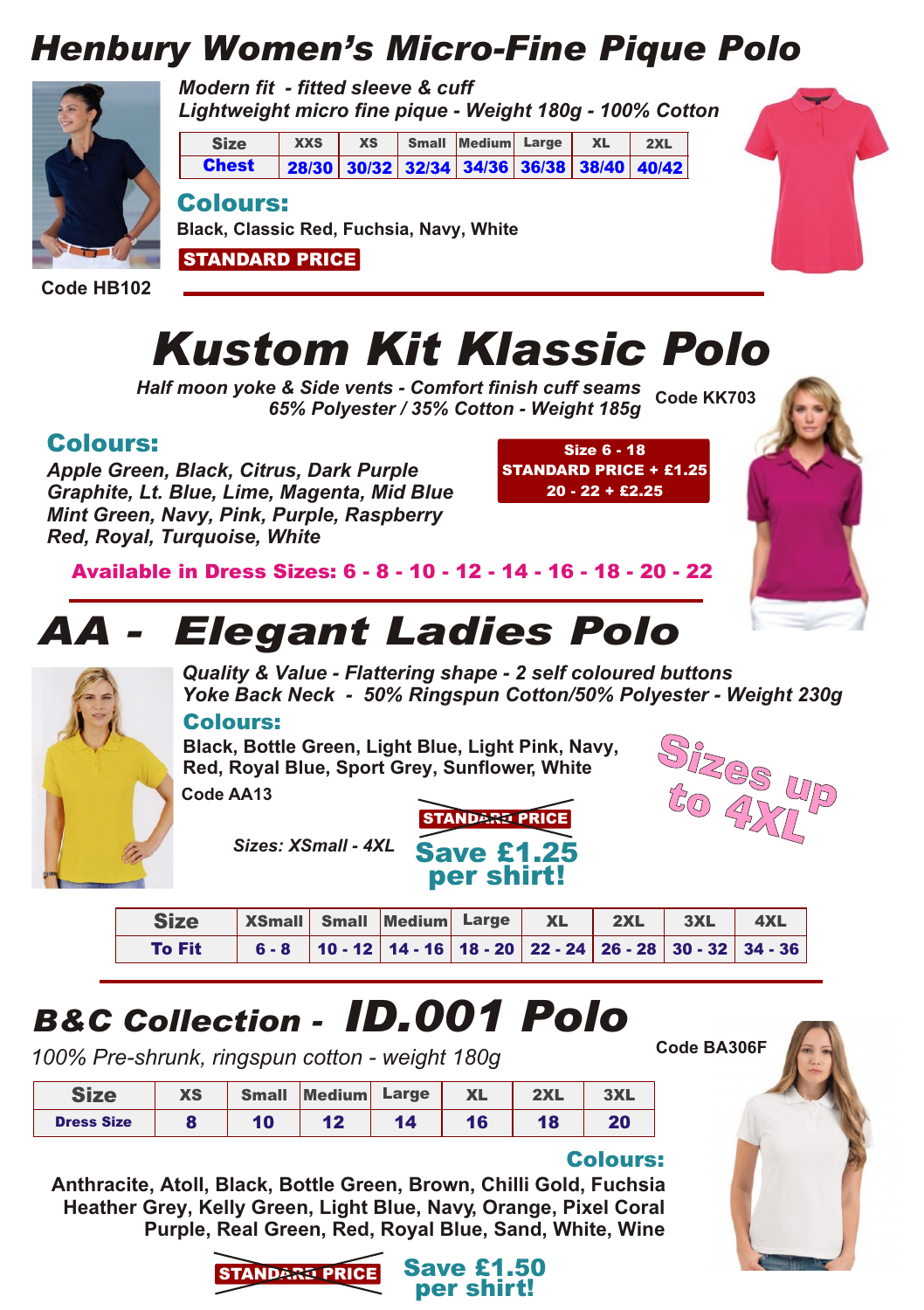# *B&C Collection - Safran Polo*

*100% Pre-shrunk, ringspun combed cotton Skinny feminine cut with side seams - weight 180g*

## 23 Colours:

STANDARD PRICE

**Atoll, Black, Bottle Green, Brown, Dark Grey, Fuchsia, Gold, Heather Grey, Kelly Green, Navy, Pacific Grey, Pistachio, Pixel Lime, Pixel Pink, Pixel Turquoise, Pumpkin Orange, Purple, Real Green, Real Turquoise, Red, Royal Blue, Sky Blue, White** *Limited colours in 2XL*



**Code BA370**

|                |                   | <b>XS</b> | <b>Small</b> | <b>Medium</b> | Large | <b>XL</b> | 2V1 |
|----------------|-------------------|-----------|--------------|---------------|-------|-----------|-----|
| O <sub>N</sub> | <b>Dress Size</b> | o         | 10           | 12            | 14    | 16        |     |
|                |                   |           |              |               |       |           |     |

## *B&C Collection - Safran Timeless Polo*

*100% Pre-shrunk, ringspun combed cotton - fine pique Classic Fit - Stylish long 3 button placket - weight 180g*

| C <sub>1</sub>    | XS | <b>Small</b> | Medium Large |    | XL | 2XL   |
|-------------------|----|--------------|--------------|----|----|-------|
| <b>Dress Size</b> | 8  | 10           |              | 14 | 16 | 18/20 |

**Code BA390**

*2XL in limited colours*



## 20 Colours:

**Atoll, Black, Bottle Green, Brown, Burgundy, Dark Grey, Fuchsia Gold, Heather Grey, Kelly Green, Navy, Pacific Grey, Pistachio Pumpkin Orange, Purple, Real Green, Red, Royal Blue, Sky Blue, White**

STANDARD PRICE

# *Asquith & Fox Classic Women's Polo*



*100% Pre-shrunk, ringspun combed cotton - weight 200g 2 button placket, side vents Charcoal: 60% cotton/40% polyester Heather Grey: 85% cotton/15% viscose* STANDARD PRICE

## Colours:

Black, Bottle, Burgundy, Charcoal, Cherry Red, Cornflower, Heather, Hot Pink, Kelly, Khaki, Lime, Natural, Navy, Orange, Pink Carnation, Purple, Red, Royal, Sapphire, Sky, Slate, Sunflower, Turquoise, White

| <b>Size</b>           | <b>XS</b> | <b>Small</b> | <b>Medium</b> | Large | <b>XL</b> | 2XL |
|-----------------------|-----------|--------------|---------------|-------|-----------|-----|
| <b>Dress Size</b>     |           | 10           | 12            | 14    | 16        | 18  |
| <b>Chest (inches)</b> | 33        | 35           | 37            | 39    | 41        | 43  |